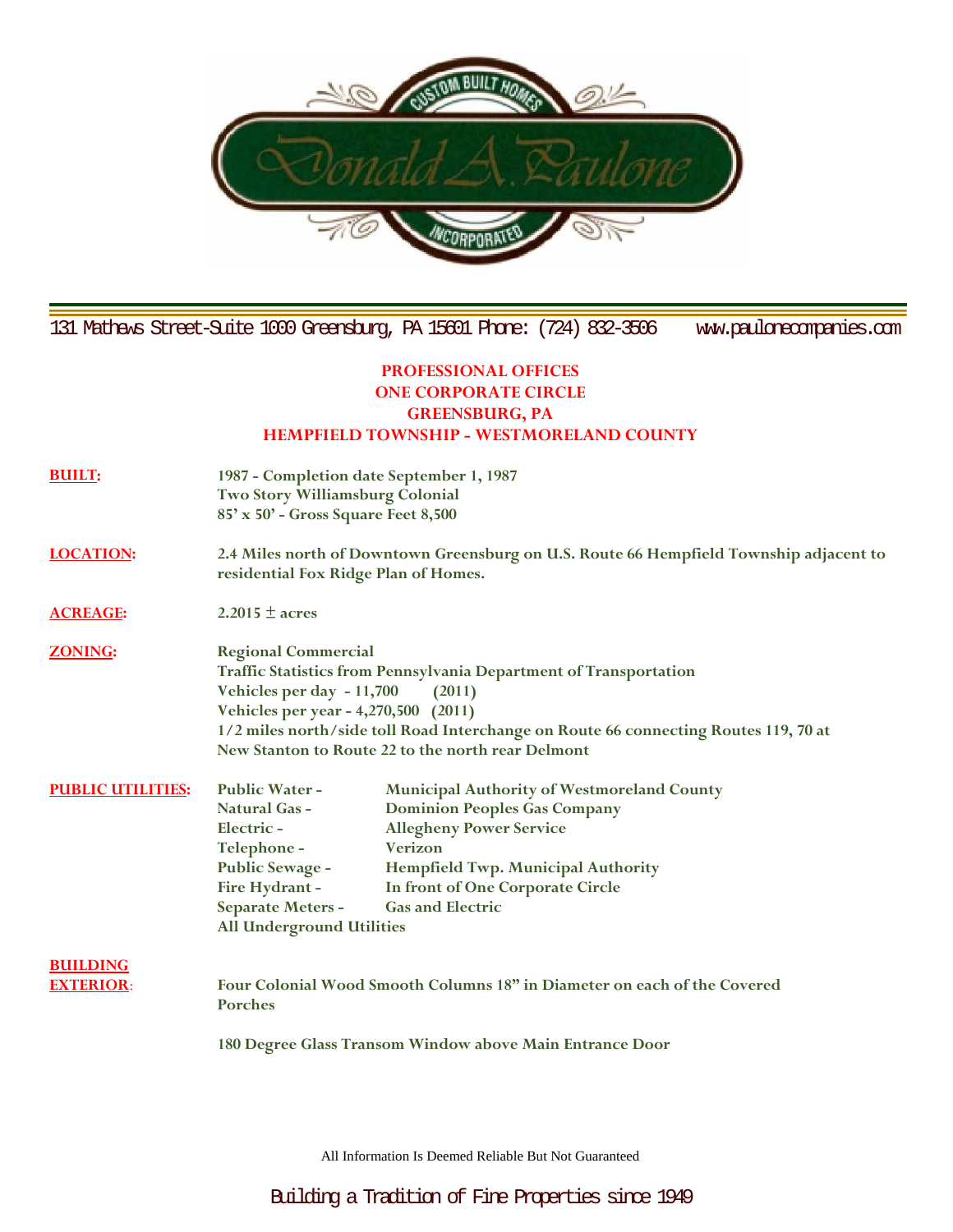- **6' Double Steel Peachtree Front Door with an Electronic Activated Door Release for Additional Security for all Tenants**
- **Glass Sidelights on Each Side of Front Door Entrance**
- **Nutone Door Security with Intercom to Electronically Release Front Door to Gain Access**
- **Nickel Brick Corners**
- **Large Andersen Perma-Shield Insulated Windows with High Performance Insulated Glass**

**Alcoa Black Aluminum Open Louvered Exterior Window Shutters**

**Fypon Window Head Keystone above Windows**

**Andersen Circletop Windows on Side Elevations of Upper Floor with Stone Keystone Above Windows**

**"A" Grade Face Brick**

**Williamsburg Exterior Dental Moldings on Soffit**

**24" Overhangs**

**Alcoa White Aluminum Soffit, Fascia, Gutters and Downspouts**

**Complete Exterior of Building is wrapped with DuPont Tyvek to Reduce Air Infiltration**

**Gable Ends Finished with Dryvit and Decorative Keystone Louvers in Gable Ends**

**New Fiberglass 30 years Warranty Shingle Roof Installed 2011** 

**Morgan Colonial Entrance Door System with a Wood Door Pediment**

## **EXTERIOR GROUNDS & PARKING AREA:**

**Professionally Landscaped with Sod, Shrubs, Decorative Rocks and Railroad Ties, Retaining Walls and Plantings**

**Exterior Grounds have a Toro Automatic Sprinkler System with 12 Electronically Timed Zones**

**Asphalt Parking Area for 49 Vehicles with Many Planted and Shrubbed Areas. Parking Area is Lighted with Decorative Lamp Post with Metal Halite Lighting**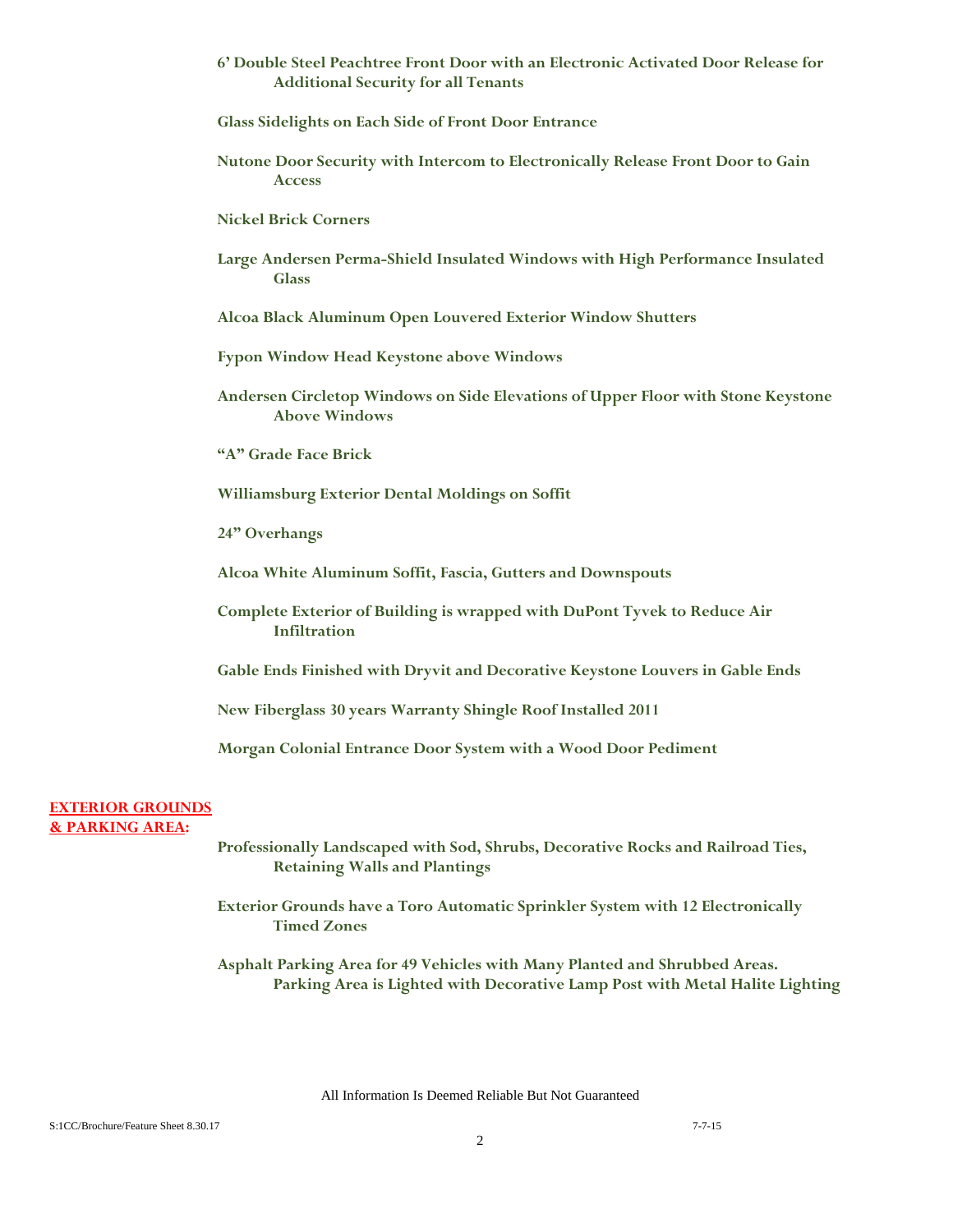**Parking Area is Bordered with a Round Asphalt Curb**.

**Concrete Sidewalks with Brick pavers used as an Accent Border**

- **H.V.A.C. SYSTEMS: Three (3) Lennox, Model #G12Q5137 Forced Air Upright Furnaces/Heating Cap. 109, 000 BTU**
	- **One (1) Trane XR90 High Efficient, Model #TUX1C100A9481AB Forced Air Upright Furnace/Heating Cap. 100,000 BTU**
	- **Two (2) Trane High Efficiency, Model#BTD748 Split Air Conditioning System/Cooling Capacity (4 Tons) Each**
	- **Two (2) Trane High Efficiency, Model#BTD742 Split Air Conditioning System/Cooling Capacity (3 1/2 Tons) Each**
	- **Four (4) Complete Fiber Glass Duct Systems**
	- **Thirty-Six (36) Anemostat or Equivalent Supply Diffusers/24" x 24" Panel Ceiling Type/Approximately Nine (9) Diffusers per Tenant Space**
	- **Four (4) Honeywell T7300 Programmable Electronic Thermostats \*Each Thermostat to Include Four (4) Temperature Sensors (Even Control Throughout Entire Tenant Spaces)**
	- **Thirty-Six (36) Hart & Cooley 14" x 6" Sidewall or Ceiling Return Grilles. Approximately Nine (9) Return Grilles per Tenant Space.**
	- **Honeywell Programmable Thermostat Position Within Each Tenant Space. Temperature Sensing Instruments, Placed Throughout**
	- **One (1) Honeywell Pro Vision 800 Digital Programmable Thermostat #TB822OU1002 Installed on the 2nd Floor**
	- **Tenant Area Allowing Signals to Pass Back to Main Thermostat for Total Even Space Temperature Control. Approximately Nine (9) Per Tenant Space Ceiling Diffusers or Approved Equal Type**
	- **GENERAL REQUIREMENTS: Four (4) Furnaces are set Inside the Building in the Furnace Room. Fiber Glass Supply and Return Duct System to Extend from Each of the Four (4) Furnaces and Areas.**

**Branch Ducts are Fiber Glass Insulated Spiral Aluminum Pipe to Designated Diffuser Areas.**

**Return Branch Ducts are Spiral Aluminum Pipe to Return Wall Grilles**

**Condensing Units Four (4) each are Set and Positioned Outside Ground Level**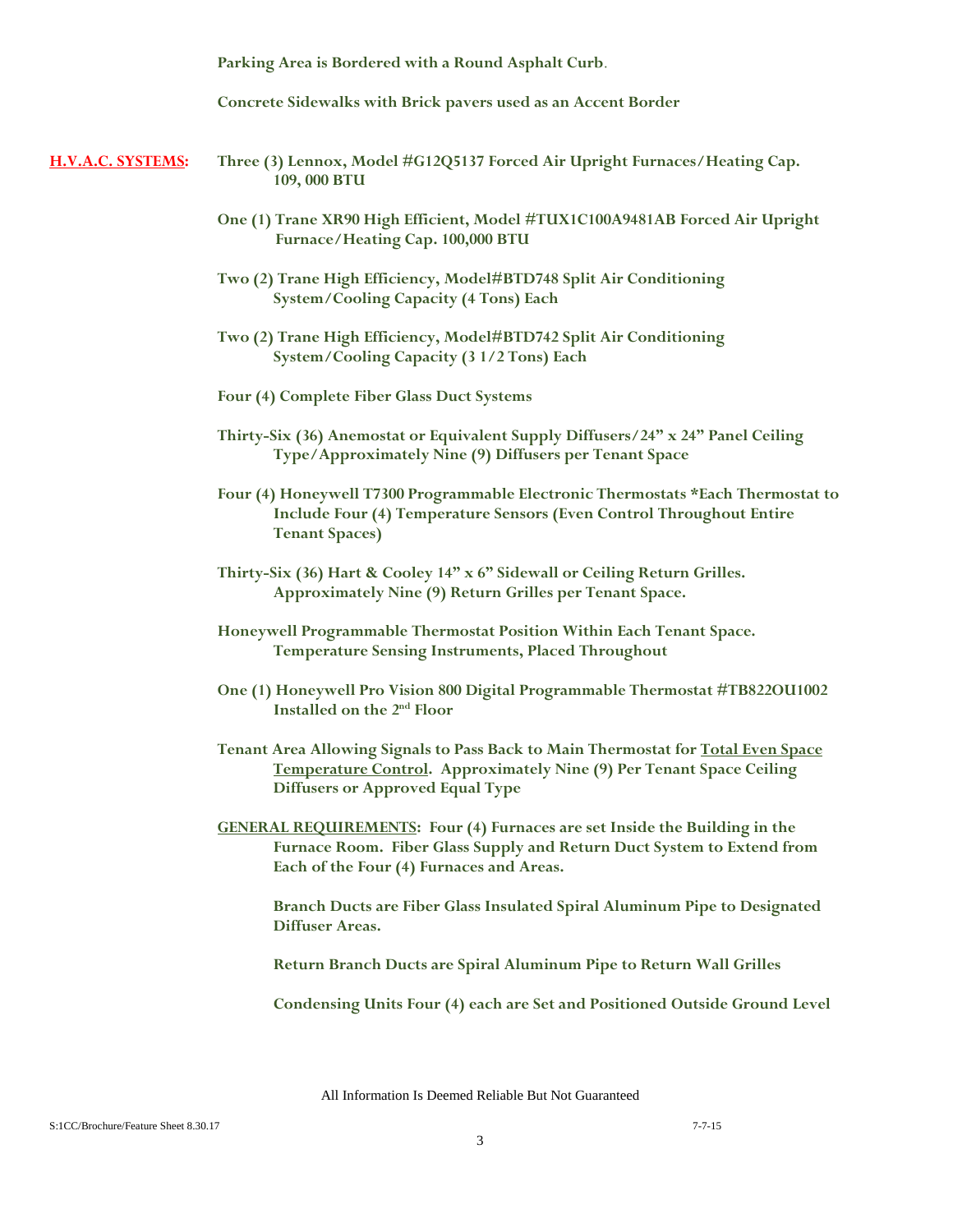| <b>ELECTRICAL</b><br><b>FEATURES:</b> | <b>Nutone Central Vacuum System for All Offices</b>                                                                                                                  |
|---------------------------------------|----------------------------------------------------------------------------------------------------------------------------------------------------------------------|
|                                       | Nutone Door Security with Intercom with an Electronic Door Release on Exterior<br>Door to Gain Entry into the Office Suites                                          |
|                                       | Nutone Wood Grain Ceiling Light Fan Combination in the Bathroom Areas Vented to<br>Ridge Vent, Lightolier Recess Lighting with Gold Trims with Low Voltage<br>Wiring |
|                                       | Large Polished Brass Chandelier in Main Foyer Area                                                                                                                   |
|                                       | Gold Parabolic Louvered Lens on Recess Fluorescent Light Fixtures in the Suspended<br><b>Ceiling Areas</b>                                                           |
|                                       | <b>Exterior Metalhalide Lighting of Office Building and Grounds</b>                                                                                                  |
|                                       | All Copper Wiring with Circuit Breaker Panel Box                                                                                                                     |
|                                       | <b>200 AMP Entrance Service for Each Office</b>                                                                                                                      |
|                                       | <b>Plenty of Electrical Outlets</b>                                                                                                                                  |
|                                       | Nutone Intercom, Model #1M4006 and AM/FM Stereo Radio with Tape Deck and<br>Intercom Speaker in Each Office with Individual Volume Control                           |
|                                       |                                                                                                                                                                      |
| <b>RESTROOMS:</b>                     | <b>5 Restrooms</b>                                                                                                                                                   |
|                                       | Armstrong-Sun Dial Solarian Non-Wax Linoleum                                                                                                                         |
|                                       | Custom 48" Oak Wood Vanity with a Cultured Marble Top                                                                                                                |
|                                       | <b>Eljer Polished Brass Faucets</b>                                                                                                                                  |
|                                       | 48" x 42" Polished Plate Mirror over Vanities                                                                                                                        |
|                                       | Oak Light with Beveled Glass Light Fixture above Mirror                                                                                                              |
|                                       | <b>Wall Papered</b>                                                                                                                                                  |
|                                       | <b>Thermo-Vu Roof Skylights</b>                                                                                                                                      |
|                                       | Cathedral Ceiling 13'-5" High                                                                                                                                        |
|                                       | Nutone Oakwood Grain Light Fan Combination in Ceiling                                                                                                                |
|                                       | <b>Eljer Elongated Water Savings Closets</b>                                                                                                                         |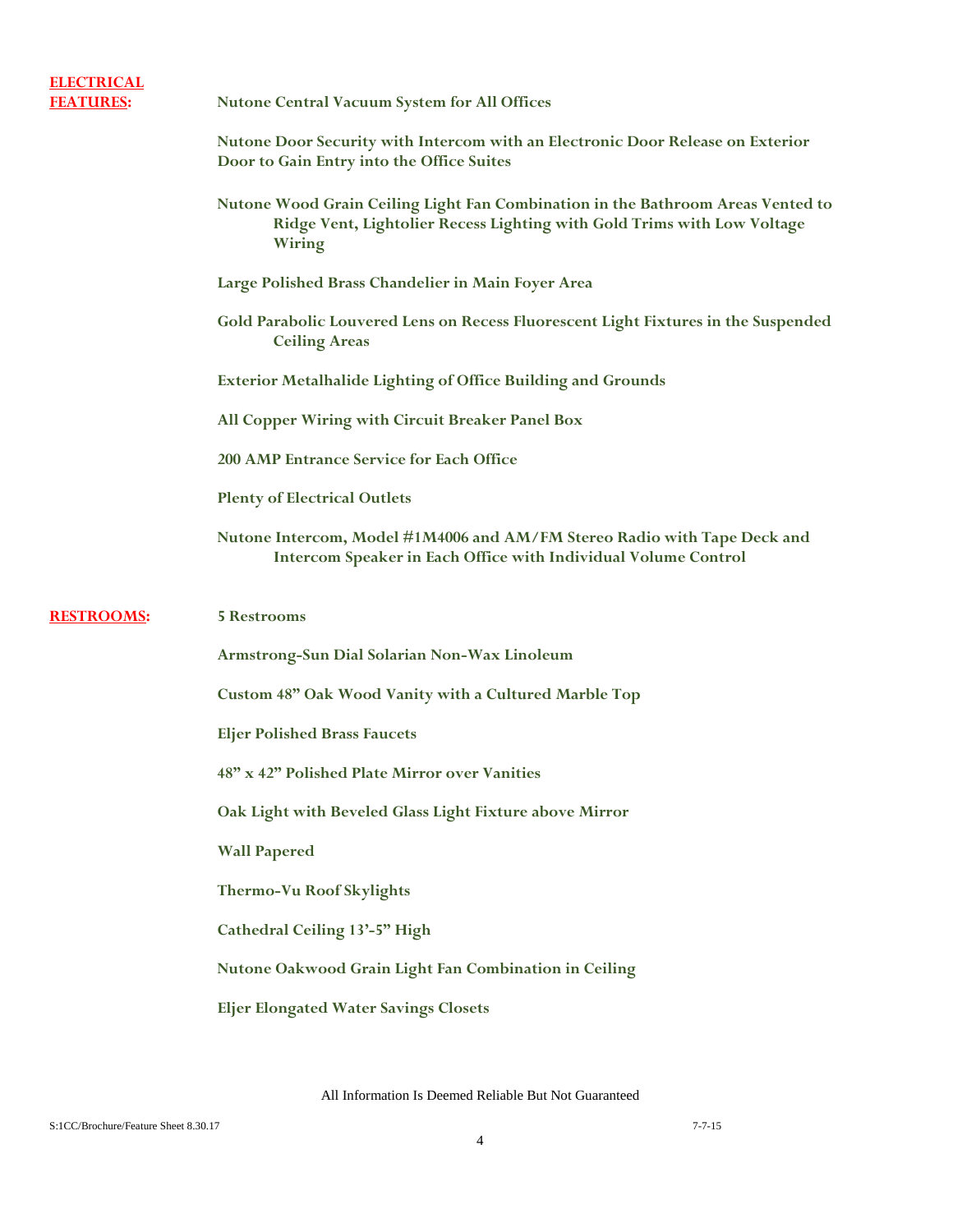| <b>KITCHEN AREA:</b>      | Oak Custom Kitchen Unit                                                                                                                                 |
|---------------------------|---------------------------------------------------------------------------------------------------------------------------------------------------------|
|                           | General Electric Dishwasher #GSM603                                                                                                                     |
|                           | <b>General Electric Microwave #JEM10</b>                                                                                                                |
|                           | <b>General Electric Refrigerator #TB14A</b>                                                                                                             |
|                           | <b>Eljer Kitchen Faucet</b>                                                                                                                             |
|                           | Dayton Stainless Steel Kitchen Sink                                                                                                                     |
|                           | Armstrong Sun Dial Solarian Non-Wax Linoleum                                                                                                            |
|                           | Nutone Ceiling Exhaust Fan to the Exterior Plant Ledge above Kitchen Cabinets                                                                           |
| <b>FLOOR COVERINGS:</b>   | Ceramic Foyer, Landing Areas, Lobby and Guest Powder Room, and Ground Floor Two<br><b>Restrooms</b>                                                     |
|                           | Custom Printed Design Wall-to-Wall Carpeting with a Commercial Padding "Energy<br><b>Efficient Cushion", with Sound Deadening Acoustical Properties</b> |
|                           | Armstrong Sun Dial Solarian Non-Wax Linoleum in the First Floor Kitchen Area                                                                            |
| <b>WALL COVERINGS:</b>    | Wallpaper in Reception Areas with Raised Panel Oak Wainscoting                                                                                          |
|                           | Raised Panel Oak Wainscoting in Board Room of Donald A. Paulone Office                                                                                  |
|                           | Wallpaper in all Bathrooms, Donald A. Paulone Offices and Cedar Ridge Conference<br><b>Rooms</b>                                                        |
| <b>INTERIOR FEATURES-</b> |                                                                                                                                                         |
| <b>ALL OAK TRIM:</b>      | <b>6-Panel Oak Door Jambs and Casings</b>                                                                                                               |
|                           | Red Oak Chair Rail and 5 3/4" High Baseboard                                                                                                            |
|                           | Raised Panel Oak Wainscoting in ALL Reception Areas, Lobby and Donald A. Paulone<br><b>Custom Homes Board Room</b>                                      |
|                           | Oak Tongue and Groove Beaded Ceiling in Donald A. Paulone Conference/Sample<br>Room                                                                     |
|                           | Oak Stairs with Oak Railings and Handrail                                                                                                               |
|                           | Oak Trim Stained with Sherwin-Williams Honey Spice                                                                                                      |
|                           | Oak Rosettes on all Window and Door Corners                                                                                                             |
|                           |                                                                                                                                                         |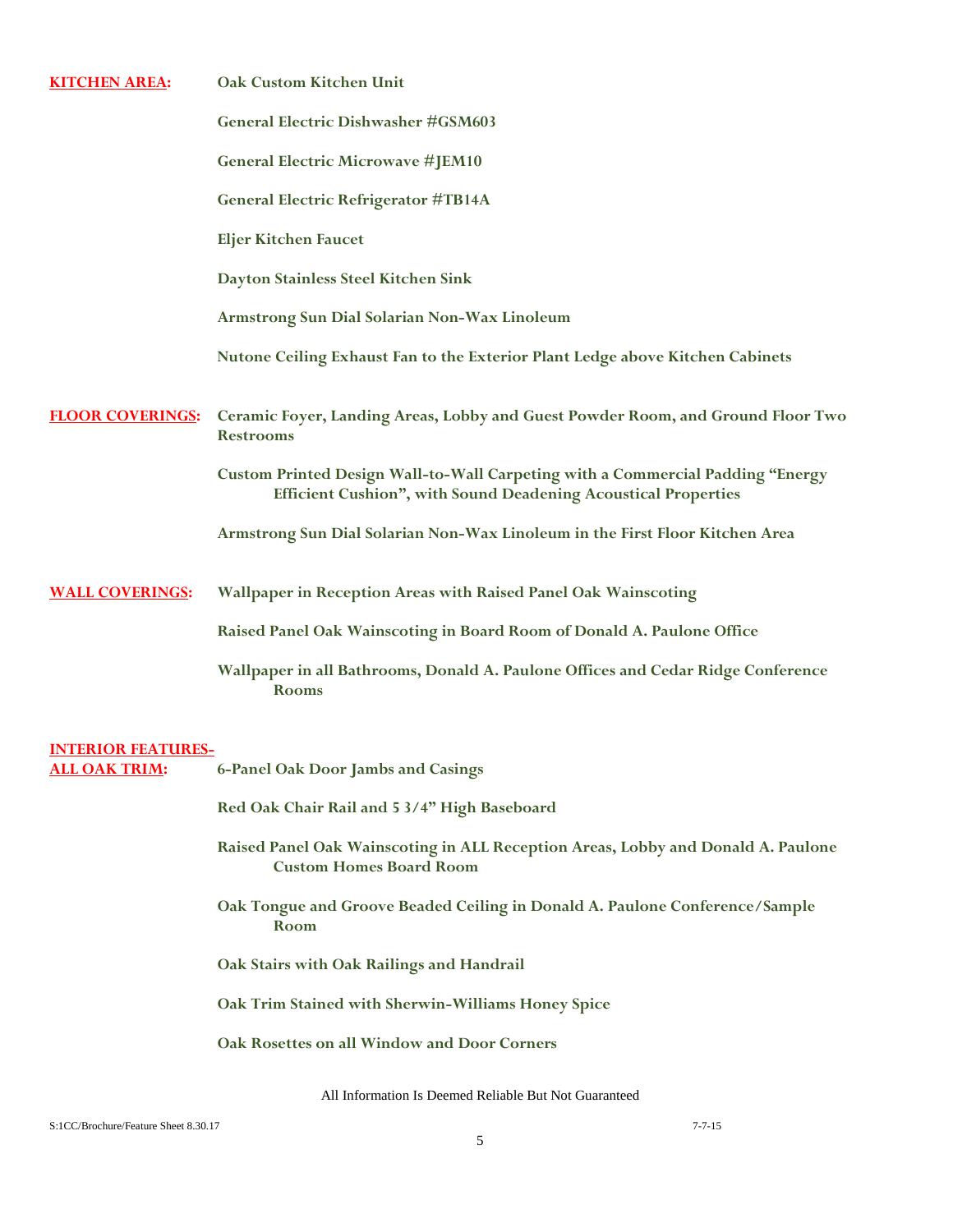|                                         | 10 Skylights Throughout Office with 4 Ventilating with Electric Motors<br>Large Reception Areas with Wallpaper and Oak Raised Panel Wainscoting     |
|-----------------------------------------|-----------------------------------------------------------------------------------------------------------------------------------------------------|
|                                         | <b>Mini Window Blinds for All Exterior Windows</b>                                                                                                  |
|                                         | Andersen Vinyl Divided Light Grille Window Inserts on All Windows                                                                                   |
|                                         | <b>Sewers in Lower Areas for Future Development</b>                                                                                                 |
|                                         | Interior Glass Transom above Doors throughout Offices and Leading into Each Suite<br><b>Dexter Brass Locks</b>                                      |
|                                         | Polished Brass Suspended Ceiling Grid with 2' x 2" Acoustic Ceiling Tile with a<br>Revealed Triangular Edge - Bold Face Colortone - Parchment Color |
| <b>CONSTRUCTION</b><br><b>FEATURES:</b> | 2" Dow Insulative Sheathing on Exterior Block below Brick-To-Grade Level and To<br><b>Frost Line</b>                                                |
|                                         | B-Bond Waterproofing On Exterior Block Walls with an Exterior French Drain with<br>2B Stone                                                         |
|                                         | Sill Sealer Insulation On Top of Exterior Block Wall                                                                                                |
|                                         | 2B Stone under Concrete Floor with Wire Mesh in Floor                                                                                               |
|                                         | <b>Wood Floor Trusses</b>                                                                                                                           |
|                                         | Deck 3/4" Oriented Strand Board Nailed and Glued                                                                                                    |
|                                         | Offices in First Floor - Ceiling Height Vaulted Cathedral to 13'-5"                                                                                 |
|                                         | Exterior Walls in Lower Level Are 2 x 8 with R-30 Insulation in Walls                                                                               |
|                                         | All Openings on Interior and Exterior Walls Caulked With Geocel Insulation                                                                          |
|                                         | All Interior Walls Insulated With Owens Corning Fiber Glass Insulation R-11                                                                         |
|                                         | Ceiling Between Lower & Upper Offices Insulated With Owens Corning Fiber Glass<br><b>Insulation R-30</b>                                            |
|                                         | <b>Ceiling Insulation R-30</b>                                                                                                                      |
|                                         | 1" Energy Shield Exterior Sheathing R-7.2                                                                                                           |
|                                         | 7/16" Oriented Strand Board Roof Sheathing                                                                                                          |
|                                         | Roof Trusses With a 5/12 Pitch Roof                                                                                                                 |
|                                         | <b>Upper Floor Ceiling Has All Cathedral or Vaulted Ceilings</b>                                                                                    |
|                                         | All Framing Lumber Kiln Dried, Standard and Better - Fir                                                                                            |
|                                         | All Information Is Deemed Reliable But Not Guaranteed                                                                                               |